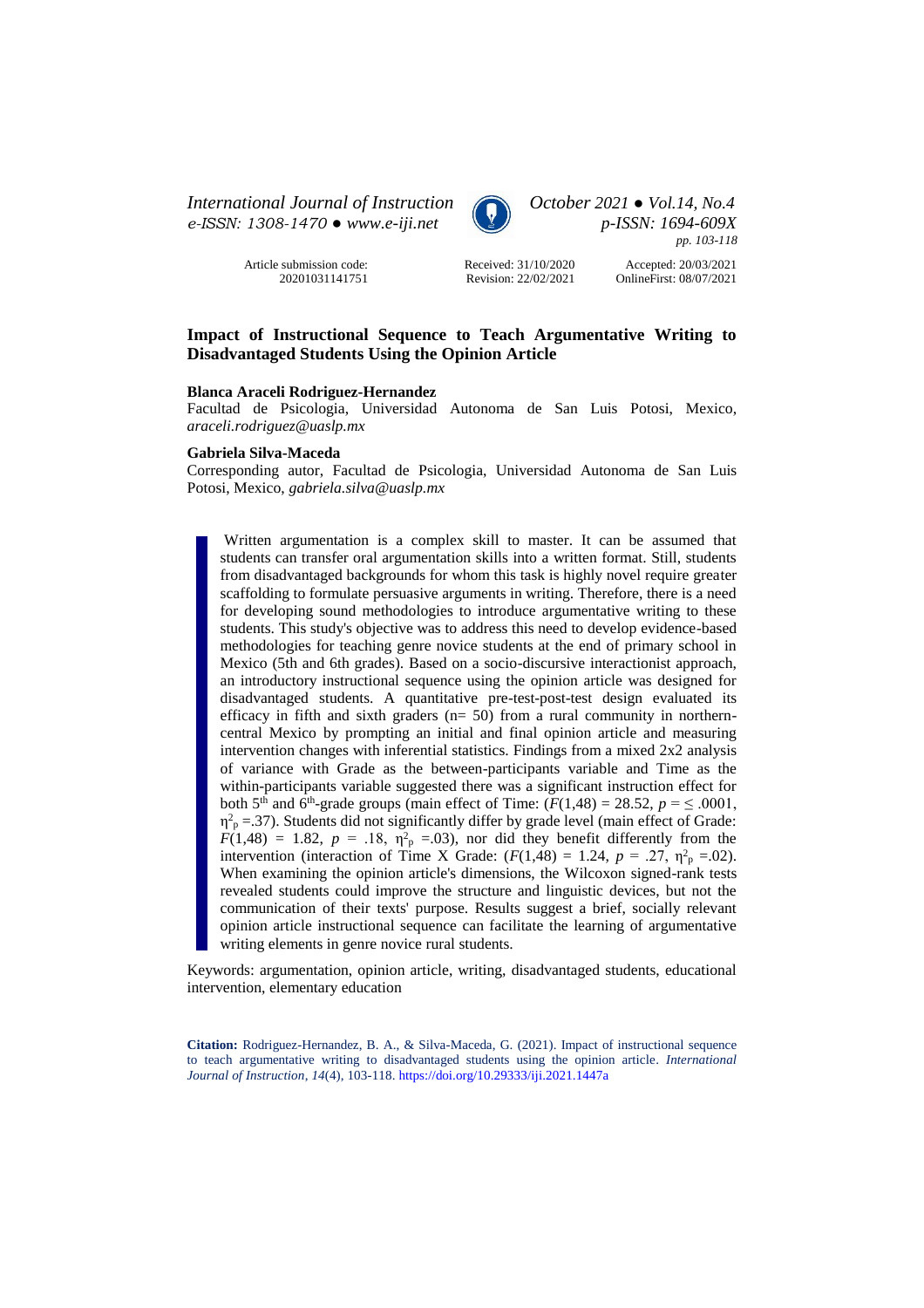## **INTRODUCTION**

Learning how to argue in writing is more complicated than a simple transfer of oral arguments into written ones. It involves the student's knowledge about writing, applying strategic behaviors, and the mastery of skills (Wijekumar, Graham, Harris, Lei, Barkel, Aitken, et al., 2019).

The elementary school curriculum in the United States and other parts of the world has incorporated argumentative reading and writing (Newell, Beach, Smith & Van Der Heide, 2011). A body of research supports that argumentative reading and writing skills are critical for academic success (Newell et al., 2011; Nippold & Ward-Lonergan, 2010). Therefore, its inclusion into school curricula has become particularly important to teach students the formal use of written language. In the American curriculum, the Common Core Standards include argumentative speech from preschool, when students are expected to express a written opinion or preference for a topic or book. Then the standards grow gradually until  $5<sup>th</sup>$  grade, where they include elements of text structure and coherence between an opinion and the reasons to support it. Finally, in  $6<sup>th</sup>$  grade, it is expected that students go beyond the written expression of such opinion to constructing an argument by supporting claims with clear reasons and relevant evidence.

However, there are many instances when students arrive in  $6<sup>th</sup>$  grade without explicit teaching of argumentative writing, as is the case for students from disadvantaged backgrounds in countries without a gradual curricular design. For these students, the task becomes even more challenging. They are the ones that most require developing written argumentation to navigate civic life on behalf of their communities and safeguard their rights (Powell, Cantrell, & Adams, 2001). The present paper presents the evaluation of an instructional sequence designed to address the needs of these students.

### **Review of Literature**

### **Literacy gaps in disadvantaged students**

There are documented gaps in literacy for certain groups of students due to social or socioeconomic circumstances, such as being in a lower socioeconomic status (SES; Sirin, 2005), speaking another language (Han, 2012), or having a different dialectal variation of the majority language (Charity, Scarborough, & Griffin, 2004). Moreover, a country's economic conditions are associated with the percentage of students who achieved a Level 2 or lower reading score in the Program for International Student Assessment (PISA) (Willms, 2018). Students from disadvantaged backgrounds show lower language growth indicators (Schwab & Lew‐Williams, 2016) and have less access to technology (Livingstone, Haddon, Gorzig & Olafsson, 2011). They are also exposed to different sources of environmental stressors (Boyce, Sokolowski & Robinson, 2012) and tend to have lower retention and lower higher-education participation rates (Entwisle, Alexander & Olson, 2005).

Literacy difficulties are compounded when analyzing data from students in developing countries living in a low socioeconomic context. In Mexico, where the present study is carried out, students' scores in language and communication skills are closely related to their community's marginalization level: national assessment scores are lower for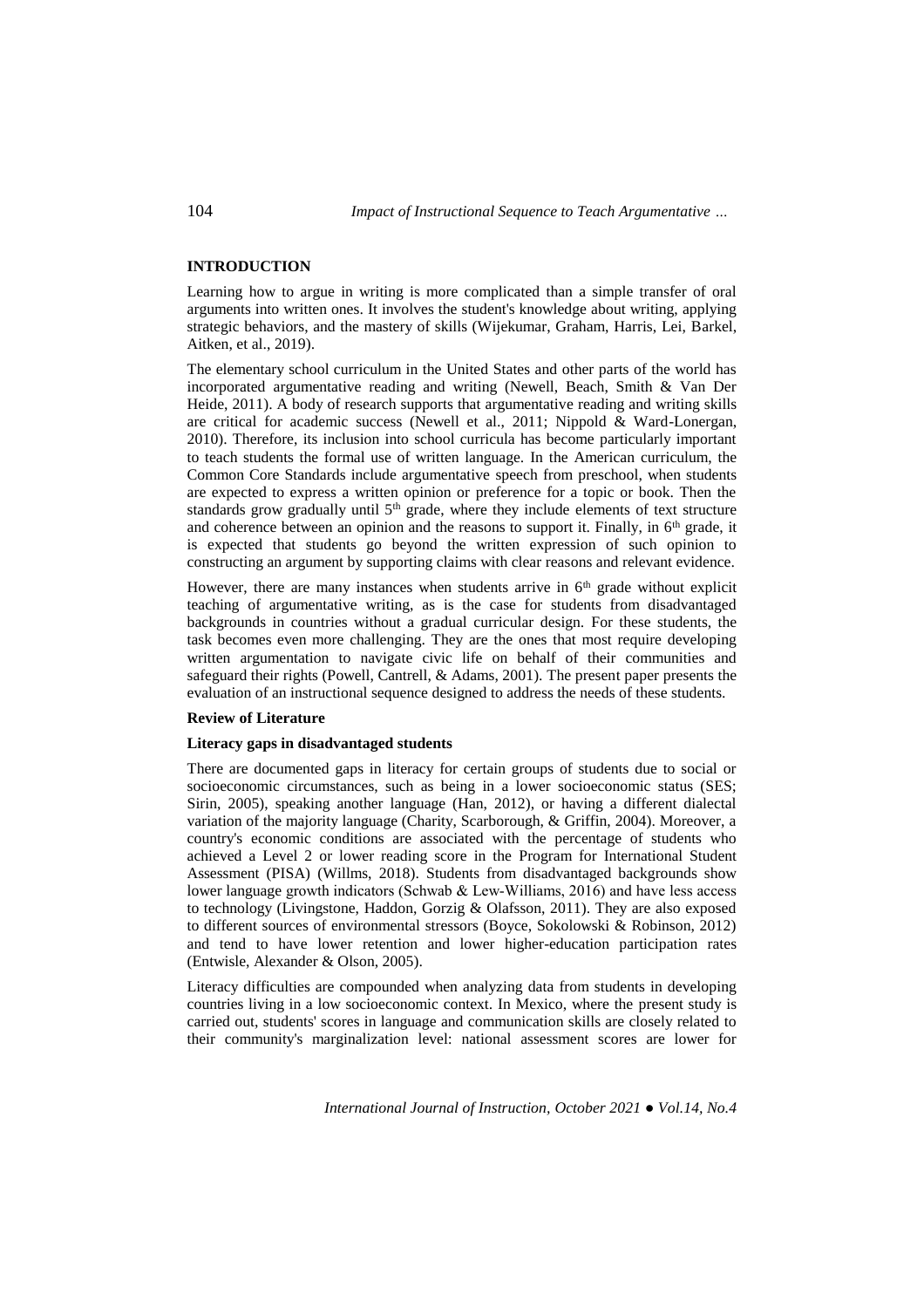marginalized areas (INEE, 2017). Similarly, the town or city's population size was also associated with performance in the national assessment scores favoring cities over rural populations (INEE, 2017). These results show that high-marginalization and rural students are more likely to be at risk for lower literacy learning.

Given this context of significant gaps in performance, the importance of argumentative writing skills for academic success and adult civic life, a need in the literature was identified for instructional designs to develop the written argumentation skills in upper elementary students living in rural populations in developing countries. These students might not be exposed to arguments in written texts, to lay an evidence-based foundation with specific instruction implications for these kinds of students.

### **Argumentative writing research: theory and empirical results**

Numerous studies have focused on identifying the best teaching practices to fulfill learning objectives in argumentative writing. A comprehensive review of the teaching and learning of argumentation literature (Newell et al., 2011) identifies two dominant research perspectives for the study of argumentation: cognitive and social. On the one hand, the cognitive perspective analyzes writers' cognitive processing models (MacArthur & Graham, 2016). On the other hand, studies based on the social framework recognize argumentative reading and writing in the language used in rhetorical contexts or literacy events (Bazerman, 2016). This second subgroup of studies is strongly related to sociocultural reading and writing theories, which encourage researchers to "seek to understand how culturally and historically situated meanings are constructed, reconstructed, and transformed through social mediation" (Newell et al., 2011, p. 276).

There is a vast body of research for writing in general (meta-analyses by Graham, Capizzi, Harris, Hebert & Morphy, 2014; Graham, McKeown, Kiuhara & Harris, 2012; Graham & Perin, 2007), and a smaller but still varied body of knowledge for argumentative writing (Ferretti & Graham, 2019). There is less evidence for argumentative writing interventions in 4th, 5th and 6th-grade students (Ferretti, Lewis & Andreus-Weckerly, 2009; Graham, MacArthur, Schwartz & Page-Voth, 1992). A few recent studies focused on teaching *oral* argumentation in these age ranges (Cervantes-Barraza, Cabañas-Sánchez & Reid, 2019; Evagorou, Nicolaou & Lymbouridou, 2020). However, none of the argumentative studies in these age groups were performed with socially disadvantaged student populations or developing countries.

Most argumentative writing intervention studies are developed from the *problemsolving learning framework* or the *pragma-dialectic theory of argumentation*. These frameworks assume the previous teaching of argumentative writing; therefore, they are focused on improving the quality and diversity of students' argumentative skills. Two recent studies from a cognitive perspective have studied argumentative writing in disadvantaged populations in the USA a small-scale intervention study of struggling 4<sup>th</sup> and 5th -grade writers (Harris, Ray, Graham & Houston, 2019) and a large-scale intervention study of disadvantaged  $3<sup>rd</sup>$ ,  $4<sup>th</sup>$ , and  $5<sup>th</sup>$ -grade students (McKeown, FitzPatrick, Brown, Brindle, Owens, & Hendrick, 2019). Both studies use an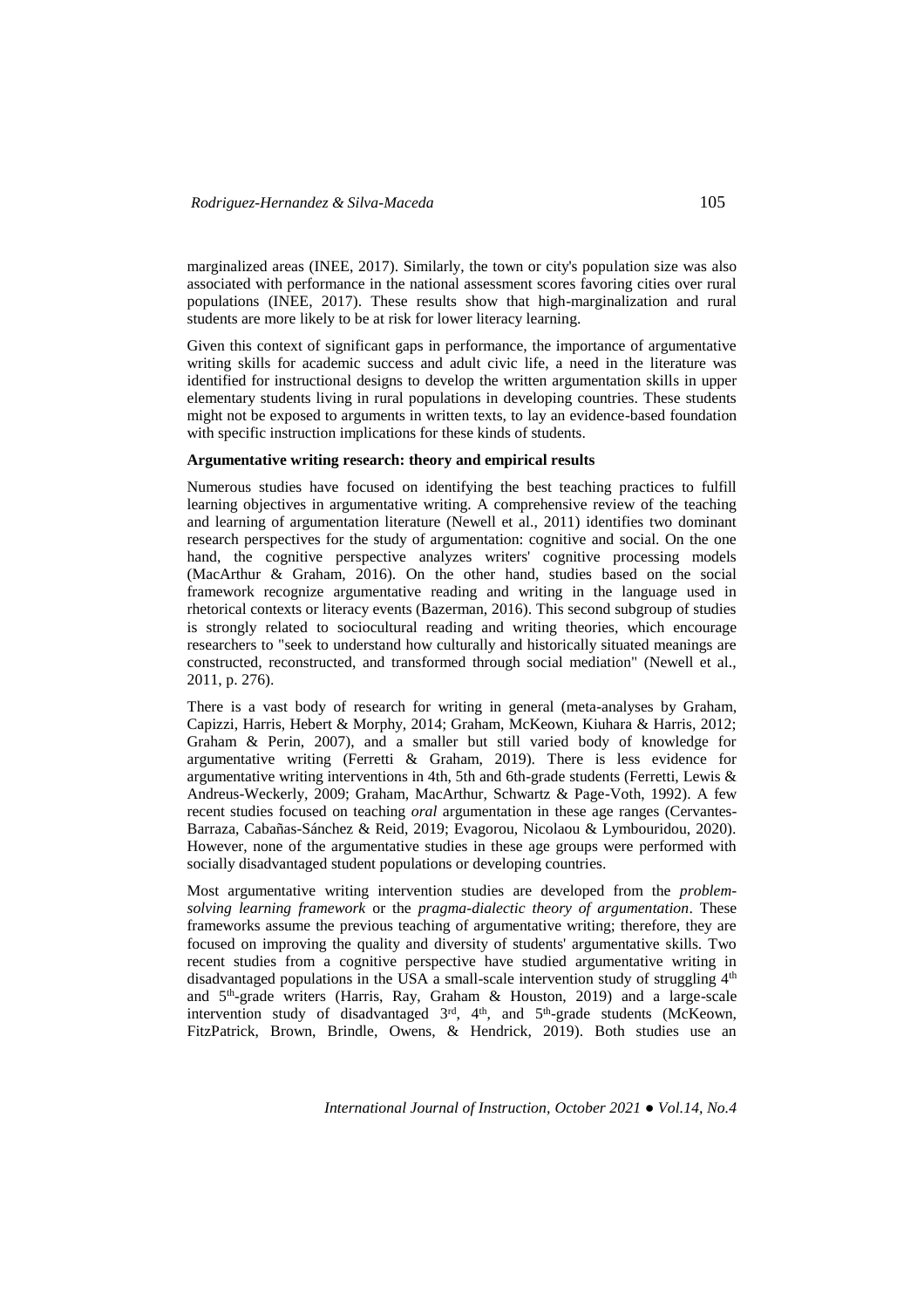intervention known as *Self-Regulated Strategy Development* (or SRSD; Harris & Graham, 2017), which integrates explicit instruction in writing, self-regulation skills, and genre knowledge. The large-scale study was able to find an effect of the SRSD intervention on writing scores using a holistic and an analytic measure. Although this specific program has not been evaluated in other countries, self-regulation has been found to be critical for writing for all types of learners in Indonesia (Pionera, Degeng, Widiati & Setyosari, 2020).

In contrast, two other theoretical frameworks only assume oral argumentation knowledge: the *dialogic perspective* and *socio-discursive interactionism*. These two theoretical frameworks share an instructional premise and a strategy: they recognize students' previous knowledge about oral argumentation and propose topics relevant to the students' contexts as discussion starting points. These frameworks are methodologically similar to general social models of teaching, such as the Role Playing and Jurisprudence models (Joyce and Weil, 2003). In these broad models, students assume a role to solve a case around a socially relevant situation to generate controversy and facilitate a position's adoption. However, the dialogic perspective of argumentation and socio-discursive interactionism frameworks have been used explicitly for argumentative writing. In sum, both frameworks take the students' language as input for teaching more complex content. In principle, these two theoretical frameworks could be used for teaching students who had not been previously taught writing arguments.

The dialogic perspective study by Reznitskaya, Anderson & Kuo (2007) assumes that the argumentative schema is acquired by using it in social interactions or dialogue, such as group discussions about dilemmas in stories, where students take a position and defend it. They have shown these strategies help fifth-grade students to write significantly more argument-relevant propositions than control students. Meanwhile, Dolz's (1996) socio-discursive interactionism study focuses on text genre, and it uses oral argumentation to scaffold learning towards written argumentation. Therefore, it was considered ideal for disadvantaged students in developing countries who have not yet received explicit instruction on either argumentative writing or genre.

### **Theoretical Framework for Instructional Design**

Socio-discursive interactionism (Bronckart, 2007) was selected for the present study. In addition to being used in Latin American contexts, this framework can be better adapted for an instructional design that assumes no previous familiarity with written argumentation. This framework also explains how communicative practices can transfer into written language resources: students are taught to produce authentic texts for improving known daily-life written genres and for introducing and refining those belonging to formal written language (e.g., essays, opinion articles). It also includes genre as teaching content. Another advantage of this framework is that it integrates teaching the grammatical aspects of language, which have been neglected in Mexico's national curricula, resulting in a lack of linguistic proficiency in students (Riestra, 2009). Finally, this framework involves the classroom teacher collaborating in the instructional design, which is relevant when teaching students inexperienced in written argumentation.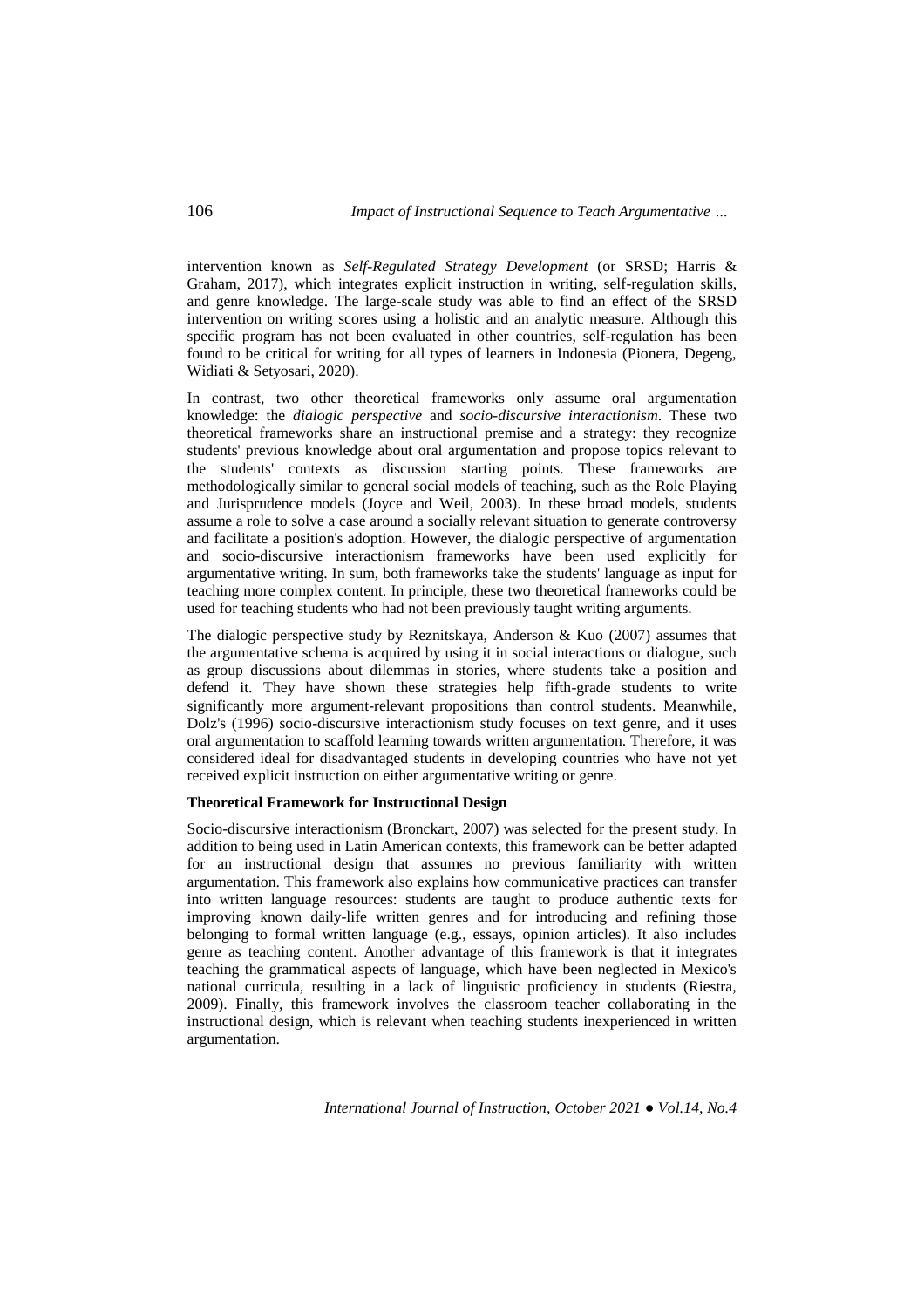Socio-discursive interactionism is an instructional framework focused on the relationships between the teacher, students, and language (Dolz, Gagnon & Mosquera, 2009). Within the socio-discursive interactionist approach, genre is a specific communicative instrument produced in practice (Riestra, 2014). To facilitate learning genre, Riestra (2010) proposes a teaching sequence based on three dimensions: a genre's communicative *purpose* ("use" in the author's original studies), genre-specific *linguistic devices* ("form"), and *structure* to organize the text's content ("sense"). The purpose identifies the social use of the genre. The linguistic devices refer to the specific prepositions, conjunctions, adverbs, and textual organizers, among others, appropriate to the genre. The structure combines the particular genre's structure and text sequences (narrative, descriptive, explicative, and argumentative).

## **The present study**

Using Riestra's dimensions, this study designed and implemented an introductory sequence to teach how to write an argumentative text to genre novice students in the last two primary school grades. The aim of this paper is to describe the efficacy of such an instructional sequence to teach argumentative writing to upper elementary students.

Unlike other studies and frameworks assuming an already basic grasp of the genre, the present research focuses on writing argumentation beginners. For this paper, we use the term *genre novice students* to refer to those who have not been exposed to arguments in written texts due to lack of exposure at home or lack of instruction at school. These students' needs require specific instructional strategies to help them understand the communicative purpose (the use of a text) and the dialogic nature of these discourse practices.

Therefore, the present study's objective is to address the need to develop evidence-based methodologies for teaching genre novice students at the end of primary school in Mexico, that is, 5th and 6th grades, by evaluating an instructional sequence specifically designed for these students.

Two research questions guided the present work:

a) What is the efficacy of an intervention grounded on socio-discursive interactionism on upper elementary genre novice students' opinion articles?

b) How do the dimensions of purpose, structure, and linguistic devices change in upper elementary genre novice students' opinion articles?

## **METHOD**

This investigation was designed to evaluate an instructional sequence for teaching argumentative writing (an opinion article) to genre novice upper elementary students, using a quantitative one-group pre-test-post-test design (Mertens, 2014, p. 129). The "one-group" label of this design refers to the fact that there is no control group. However, the study did evaluate two different intervention groups,  $5<sup>th</sup>$  and  $6<sup>th</sup>$  grades, to examine potential differences between them.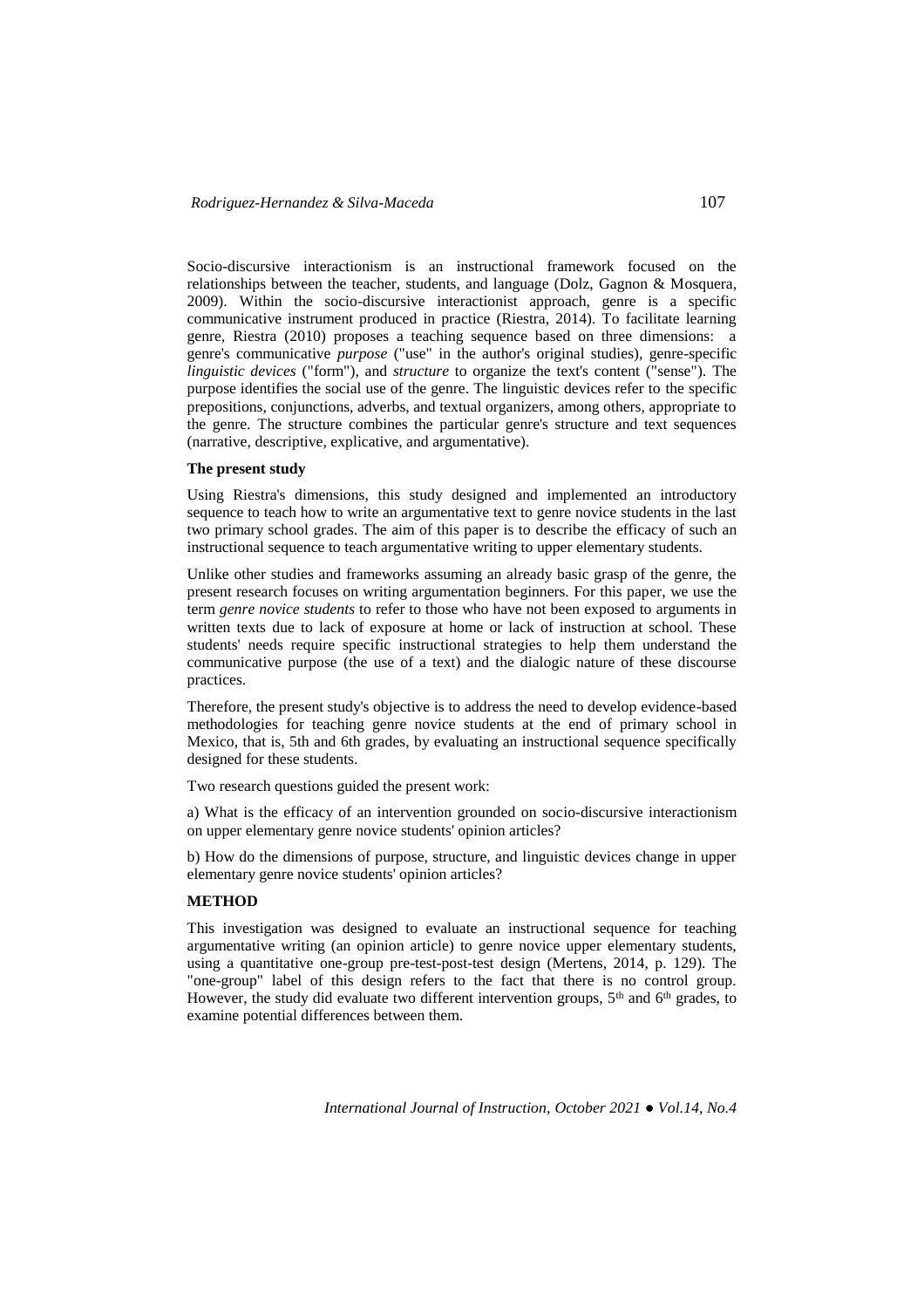## **Participants**

A public primary school was chosen to reflect the average rural or marginalized school's socioeconomic characteristics in the state of San Luis Potosi. It had an 8.6% of students performing at the satisfactory level or above on national tests (close to the state's rural schools of 6.2% and the state's higher marginalization schools of 7.7%; INEE, 2019). The town has a population of 6,722 inhabitants, and its Marginalization Index (MI) of ‒.76, reported by the Mexican National Statistics Institute (INEGI), indicated high marginalization (INEGI, 2010). The MI is an economic marker comprised of education, housing, and goods indicators for each minimal geographic area specified by the Mexican National Statistics Institute (INEGI) for census purposes (CONAPO, 2012).

The primary school had 540 students for the 2018-2019 school year in 15 groups, served by 18 teachers. There were two groups for each grade in upper elementary  $(5<sup>th</sup>$ and 6th grades). A classroom selection criterion was that teachers were willing and available to implement the instructional sequence. All students in 5<sup>th</sup> grade section A  $(n=22)$  and 6<sup>th</sup> grade section B (n=28) participated in this study.

#### **Evaluation Instrument**

A review of existing and methodologically robust writing assessments in Spanish was carried out to identify a suitable measure. Although writing assessments exist in other languages, the search focused on Spanish instruments for the linguistic specificities. Some of the evaluation tools were designed for primary students (Atorresi, 2010) and high school (Gonzalez, 2014). However, none of these assessments aligned closely with the instructional sequence or the students' argumentative writing mastery level. Therefore, to evaluate initial and final texts, an instrument based on an opinion article, designed for foundational knowledge, and aligned with Riestra's dimensions was used: The Elementary Opinion Article Writing Assessment (Bautista, Espinoza & Leal, 2019).

The instrument has 14 items covering three dimensions: Purpose, Structure, and Linguistic Devices, with a maximum score of 14, one for each item. Two judges scored each text: the first author and a trained student. The student rater had previous experience in novice writers' text analysis and had trained in the evaluation instrument's theoretical and practical aspects. Pearson correlation coefficients as a measure of interrater reliability were considered good:  $r = .963$  for the initial texts and  $r = .961$  for the final ones.

## **Writing prompt**

Initial and final texts were obtained and analyzed using the following writing prompt, designed according to the communication purpose in the opinion article and to the context and interests of the groups:

*Sixth-grade students at the Benito Juarez school think that recess time is not enough to have lunch, play, and go to the restroom. For that reason, they want to convince the principal and the teachers at the school for recess to last 40 minutes instead of 30. What do you think? Would you like for recess to last longer? What would you say to the teachers and the principal to convince them?*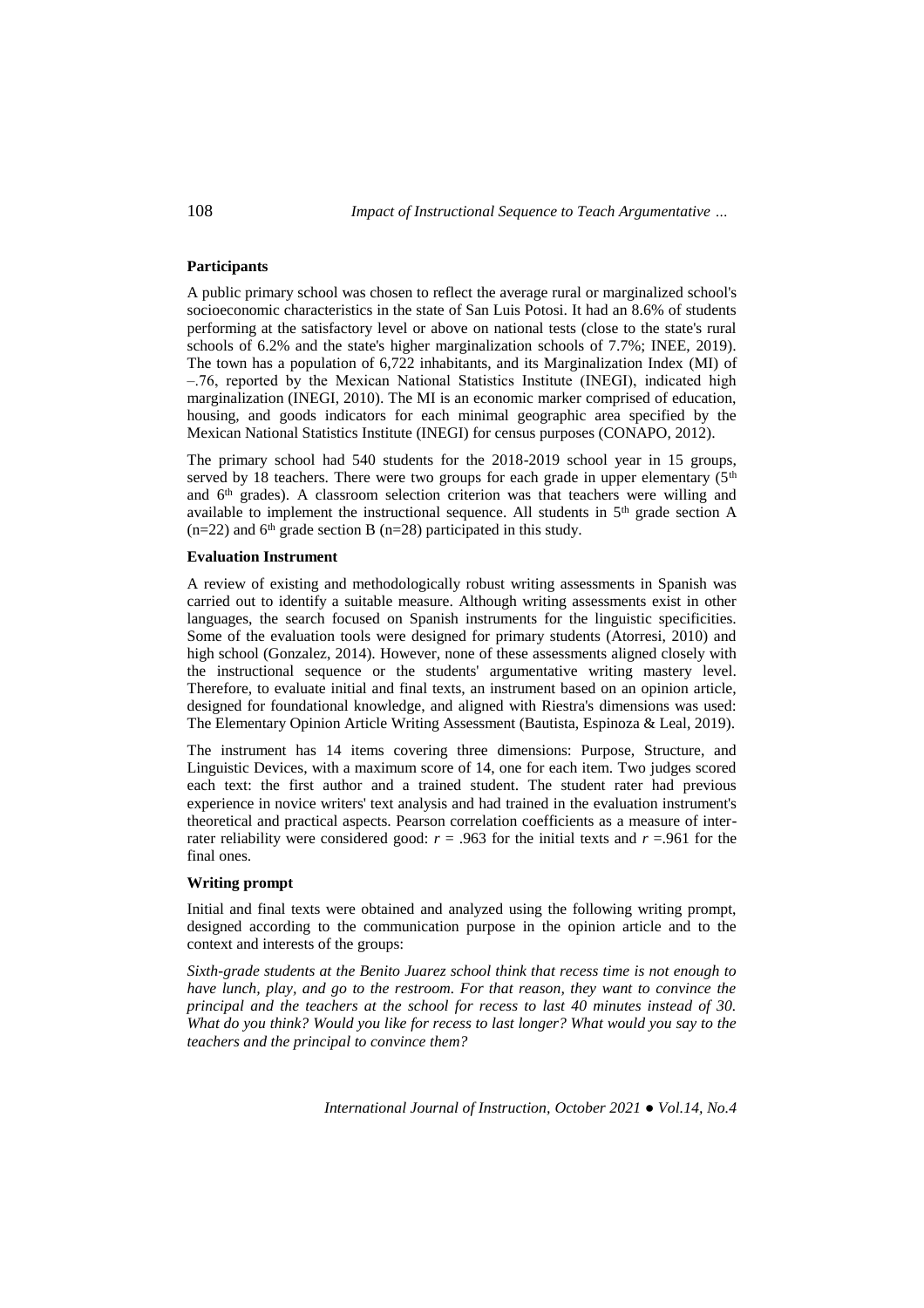*Help these children write an opinion article to convince the teachers and the principal to make recess last longer.*

## **Instruction Design**

For these students, the opinion article was chosen as the teaching content because it is evaluated but not taught in Mexico's curriculum (Rodriguez & Martinez, 2018). The opinion article's purpose is to increase the acceptability of a controversial standpoint for the reader through the discussion topics that are known and essential to the intended audience, and for which the writer adopts a point of view. The instructional aim was to create written argumentative practices related to the students' immediate context based on findings that students are more likely to generate arguments about issues that directly affect their lives (Beach & Doerr-Stevens, 2009).

The opinion articles' structure contains the following elements: presenting a statement, proposing arguments and counterarguments, and a conclusion. In this genre, in Spanish, an author generally uses the present tense and declarative sentences, a neutral voice, and linguistic devices to detach himself from the topic, such as *nosotros* [we]. However, while presenting the stance, the first person can be used as a point of view marker. Furthermore, logic-argumentative text organizers are used to link elements within the sentence (cause, opposition, and addition connectors to introduce arguments and counterarguments), and consequence or summary connectors to present conclusions.

The instructional design was created from the text genres instructional sequences proposed by Dolz and Schneuwly (1997). It was developed in collaboration with and implemented by the classroom teachers to align the topics and instructional activities with students' interests and learning practices. In total, the plan included 11 60-minutes sessions in three blocks, as shown in Table 1.

|              |                           | Objectives /                                               |                 |
|--------------|---------------------------|------------------------------------------------------------|-----------------|
| <b>Block</b> |                           | Learning objectives                                        | <b>Sessions</b> |
| L            | Initial production with a | Elicit initial text.                                       |                 |
|              | learning objective        | Introduce the instructional sequence and the overall       |                 |
|              |                           | learning objective.                                        |                 |
| П.           | Workshops                 |                                                            |                 |
| 1.           | Express and defend my     | Adopt a point of view and defend it.                       | 2               |
|              | point of view in a debate | Identify opposing points of view.                          |                 |
| 2.           | Read opinion articles     | Identify the communicative purpose of an opinion article.  |                 |
|              |                           | Review opinion articles to identify the point of view, the | $\mathfrak{D}$  |
|              |                           | arguments, and the intended audience.                      |                 |
|              |                           | Identify the primary sequence of an opinion article:       |                 |
| 3.           | Review and rewrite        | introduction, premise, arguments, and conclusion.          |                 |
|              | opinion articles.         | Identify and understand the relationship between point of  |                 |
|              |                           | view and arguments.                                        | 3               |
|              |                           | Use discourse organizers to introduce arguments: link the  |                 |
| 4.           | Rewrite and improve an    | different parts of the test and present a point of view.   | 2               |
|              | opinion article.          | Identify the present tense as the predominant tense in the |                 |
|              |                           | opinion article.                                           |                 |
| Ш.           | Final production only     | Elicit final text                                          |                 |
|              |                           | <b>TOTAL</b>                                               | 11              |

Table 1

|  |  | Instructional sequence to teach writing an opinion article in upper elementary |
|--|--|--------------------------------------------------------------------------------|
|  |  |                                                                                |
|  |  |                                                                                |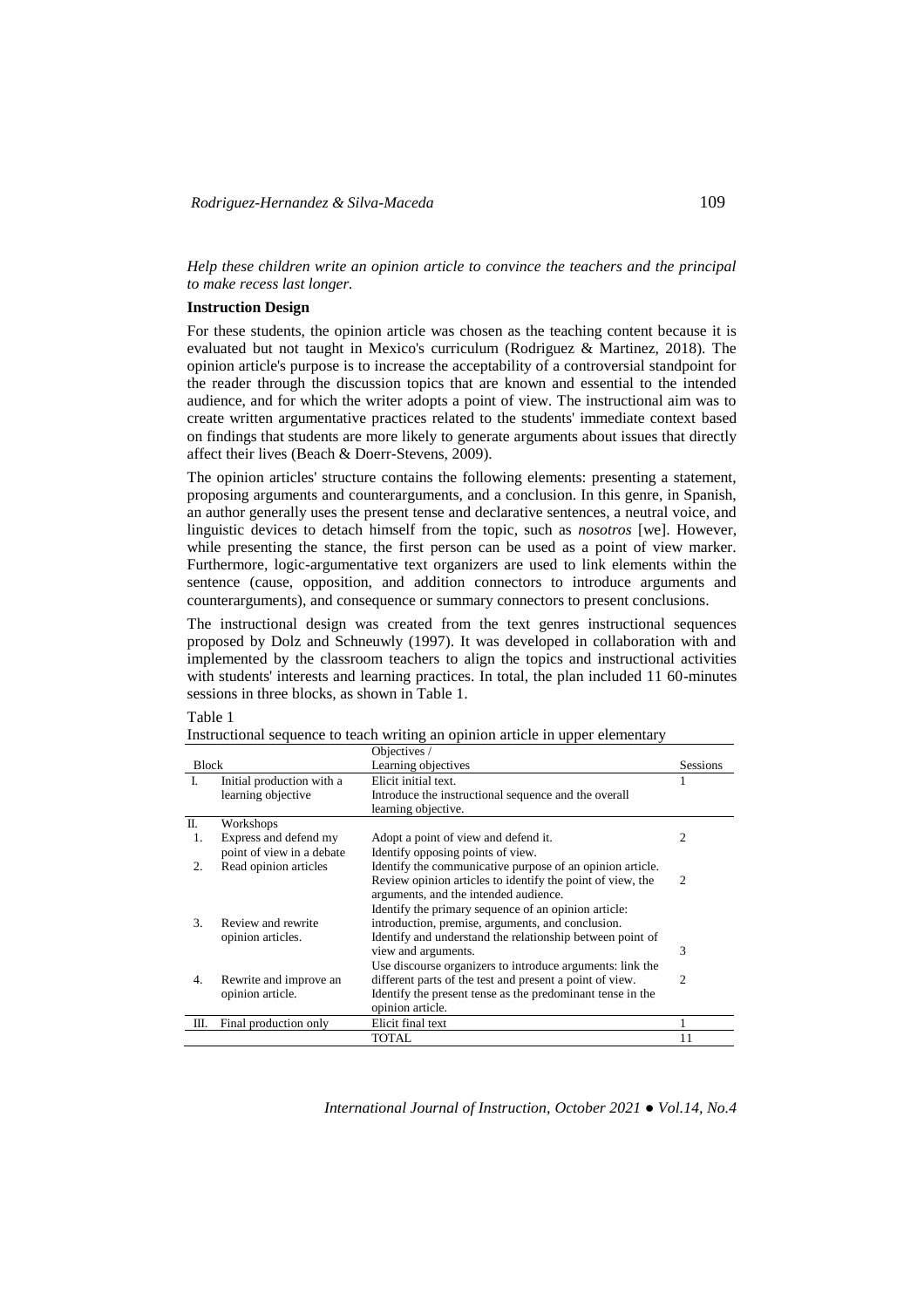The first block (1 session) contained the writing prompt set up, which involved sharing the instructional sequence's learning objective with the students. The teacher introduced a daily-life issue to produce the initial text.

The second block (9 sessions) consisted of four instructional workshops, each delivered in several sessions. These contained the activities about the genre's communicative purpose and taught them to use different linguistic devices appropriate to the genre and structure or organize the text's content adequately. Daily life examples were introduced (school uniform, recess games, homework, etc.) for oral argumentation practice. Then, the teacher presented specific opinion articles as input for shared reading. Students were asked to identify, along with the teacher, the topic, the author's point of view, and supporting arguments. The taught writing process using text organizers to plan, write a draft, and use checklists for co- and self-evaluation.

Lastly, the third block (1 session) involved having the students produce the final text.

## **Procedure**

The instructional sequence designed to develop the students' writing skills was implemented as planned. For the final texts, the same initial prompt was used to ask students to consider what they had learned in the workshops. It could be argued that in regular instruction conditions with students who regularly write for communication (not just transcribing text from the blackboard), using the same prompt might be considered a straightforward task and, therefore, an unreliable measure for the final text. However, for these genre novice students, even writing from the same prompt was extraordinarily complex and involved many novel processes they had tried in the workshops for the first time.

Even when teachers prompted students to produce a rewrite, the final text became a second writing piece: none of the students used the initial text as a first version; all of them created the last text from scratch. While unexpected, this allowed for a more rigorous evaluation of the efficacy of the intervention.

## **FINDINGS**

The scores were analyzed using inferential tests, both for the Total Score and the three dimensions of Purpose, Structure, and Linguistic Devices, to identify whether the instructional sequence had the expected outcome of raising students' scores on the Elementary Opinion Article Writing Assessment.

#### **Total Score Effects by Grade Level**

Before analyzing the effects of the intervention by grade level, it was necessary to evaluate whether certain assumptions were satisfied in order to use parametric tests: the assumption of normality, not having univariate outliers, and the homogeneity of variance and covariance matrices.

To examine normality, skewness, and kurtosis were assessed for the total score in each 5<sup>th</sup> and 6<sup>th</sup> grade initial and final texts. The *z*-scores were obtained by dividing each value of the skewness statistic by its standard error (Field, 2013, p. 184). These analyses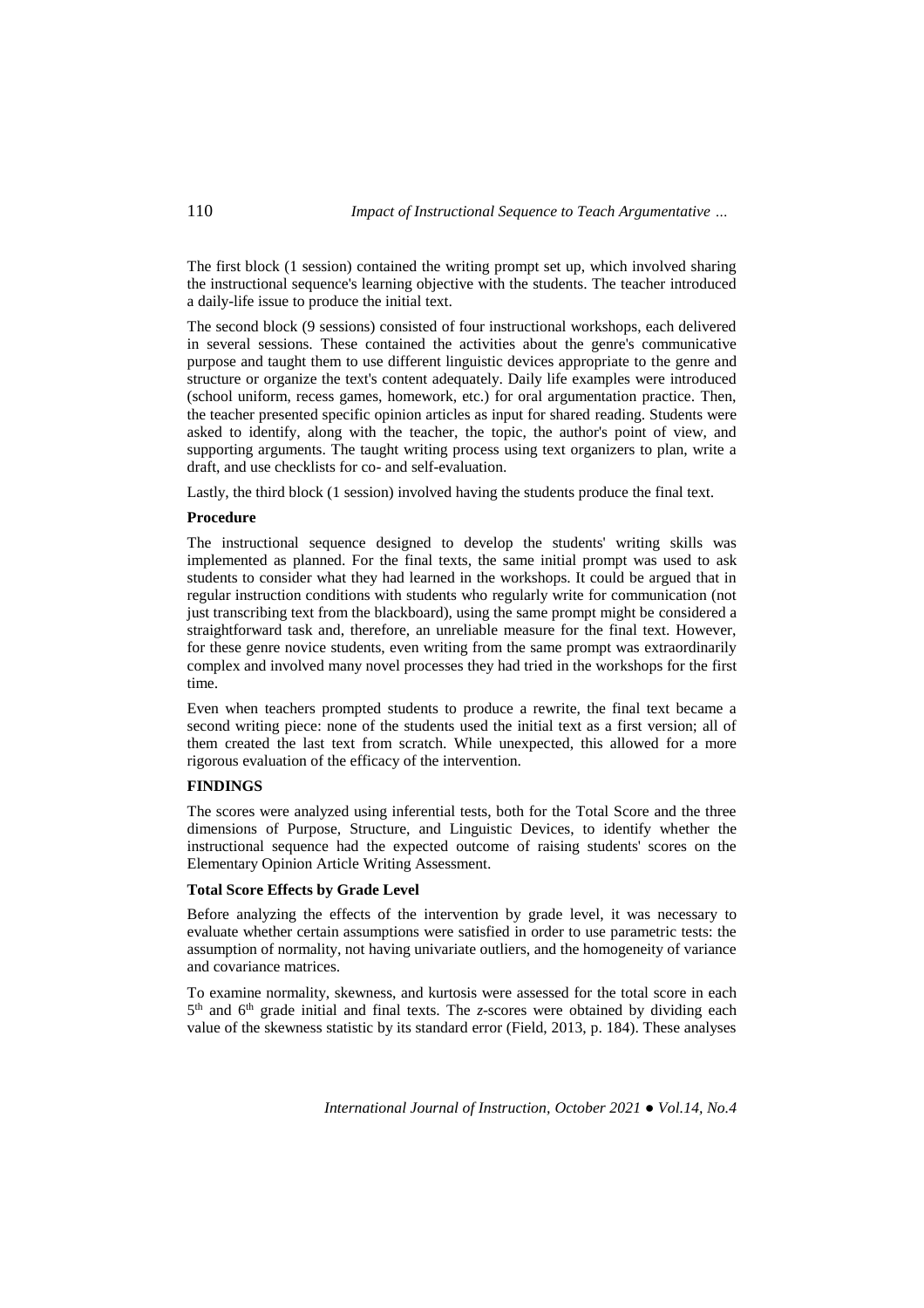produced four skewness and four kurtosis *z*-scores. Results showed that only one of the eight *z*-scores was greater than 1.96, significant at  $p<.05$ : the initial 6<sup>th</sup>-grade texts had a significant skew (skew *z*-score= 2.11,  $p$ <.05). Therefore, this subsample did not meet the assumptions of normality.

No univariate outliers were identified in any of the initial nor final texts grouped by each grade. Box's test of equality of covariance matrices was not significant (Box's *M*=7.47, *p* =.06), suggesting this assumption was not violated. Levene's test for homogeneity of variances was not significant for the initial texts  $(p=.54)$ , suggesting the variances came from the same population; however, it was significant for the final ones  $(p=0.006)$ , suggesting the variance differences were unlikely to have occurred by chance.

Given the size of the  $6<sup>th</sup>$ -grade sample (n=28), and the relative robustness of the *F* test (Glass, Peckham & Sanders, 1972), this parametric test was still chosen. Therefore, a mixed 2 x 2 ANOVA was carried out to evaluate whether the instructional sequence had had an impact on the students' scores and whether the two groups differentially received this hypothesized effect.

The within-participants variable *Time* had two levels: Initial text and Final text. The between-participants variable *Grade* also had two levels: 5th and 6th grade. The main question was the main effect of the variable Time to answer whether there was a significant intervention effect. The main effect of Grade is not as relevant because it distinguishes between  $5<sup>th</sup>$  and  $6<sup>th</sup>$  grade pooling the initial and final texts together, but it is reported, nonetheless. The interaction results would answer the question of whether the group trajectories are different.



Figure 1

Mean total text score for initial and final texts by grade level. Error bars show +/- 2 standard errors. The maximum score is 14

Answering the critical question of this study, the main effect of the within-participants variable Time was significant  $F(1,48) = 28.52$ ,  $p = \leq .0001$ ,  $\eta_p^2 = .37$ , suggesting there was a change between initial and final scores when combining both grade levels. In contrast, the between-participants variable Grade's main effect was not significant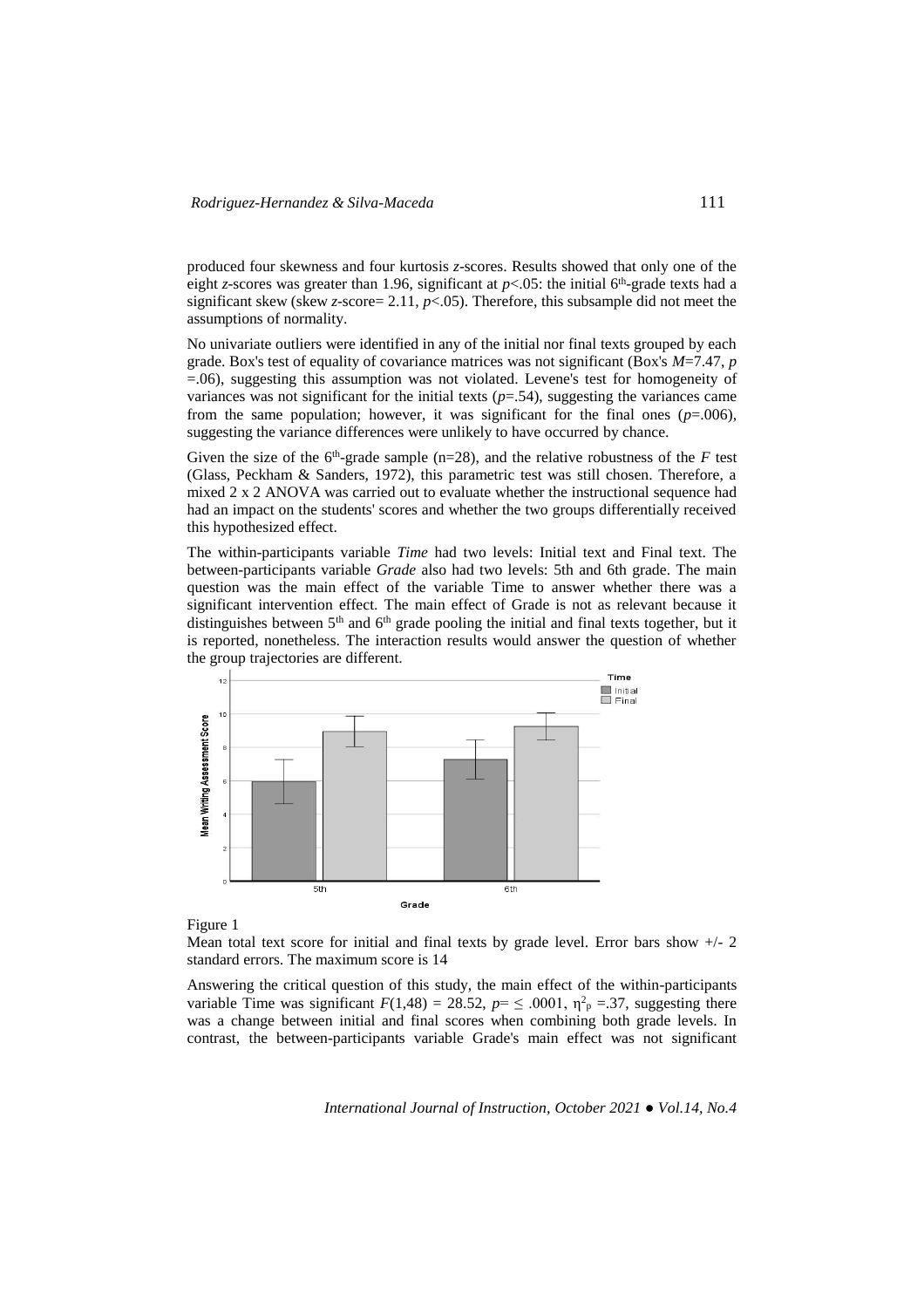$F(1,48) = 1.82$ ,  $p = .18$ ,  $\eta_p^2 = .03$ , suggests the two grades had equivalent writing performance when combining initial and final scores. Finally, the interaction between Grade and Time was not significantly different  $F(1,48) = 1.24$ ,  $p = .27$ ,  $\eta_{\text{p}}^2 = .02$ , suggesting the trajectories were similar for both grade levels, i.e., they benefitted similarly from the intervention. Figure 1 illustrates these results.

### **Dimension Scores and Item Differences**

The previous analysis showed that only the variable Time remained significant for the Total score. Therefore, a repeated-measures test for mean differences was chosen to evaluate changes for each dimension and each item, pooling both 5th grade and 6th grade together, as they were statistically equivalent.

Skewness and kurtosis were evaluated this Time for each item score separated by initial and final texts using the same procedure outlined before. Most skewness and kurtosis *z*scores were greater than 1.96 ( $p < .05$ ), meaning individual initial and final items had significant skewness, kurtosis, or both. Also, several univariate outliers were identified. Therefore, the non-parametric Wilcoxon signed-rank test was used to evaluate differences in individual items and dimensions between initial and final texts.

Table 2 shows the means and standard deviations of the subtotal scores for the three dimensions: Purpose, Structure, and Linguistic Devices. It also lists the *z* coefficient for each Wilcoxon test, its significance, and its effect size using *r.*

|                                         | Initial scores |      | Final scores |      |               |                  |         |  |
|-----------------------------------------|----------------|------|--------------|------|---------------|------------------|---------|--|
|                                         | Mean           | SD   | Mean         | SD   | $\mathcal{Z}$ | $\boldsymbol{p}$ | r       |  |
|                                         |                |      |              |      |               |                  |         |  |
| <b>Subtotal Purpose</b>                 | 1.20           | .78  | 1.42         | .57  | $-1.64$       | 0.10             | $-0.16$ |  |
| Item 1 Appeals to audience              | .46            | .50  | .50          | .50  | $-0.50$       | 0.62             | $-0.05$ |  |
| Item 2 Public good arguments            | .70            | .46  | .92          | .27  | $-2.67$       | 0.01             | $-0.27$ |  |
| Item 3 Considers opposing point of view | .04            | .19  | .00          | .00  | $-1.41$       | 0.16             | $-0.14$ |  |
|                                         |                |      |              |      |               |                  |         |  |
| <b>Subtotal Structure</b>               | 3.00           | 1.78 | 4.08         | 1.17 | $-3.48$       | < 0.001          | $-0.35$ |  |
| Item 4 Clear introduction               | .70            | .46  | .86          | .35  | $-1.89$       | 0.06             | $-0.19$ |  |
| Item 5 States point of view             | .66            | .47  | .94          | .24  | $-3.50$       | < 0.001          | $-0.35$ |  |
| Item 6 Supportive arguments             | .72            | .45  | .94          | .24  | $-2.84$       | 0.01             | $-0.28$ |  |
| Item 7 Concedes or refutes opposing     | .52            | .50  | .62          | .49  | $-1.15$       | 0.25             | $-0.11$ |  |
| point of view                           |                |      |              |      |               |                  |         |  |
| Item 8 Conclusion w/point of view       | .40            | .49  | .72          | .45  | $-3.41$       | < 0.001          | $-0.34$ |  |
|                                         |                |      |              |      |               |                  |         |  |
| Subtotal Linguistic devices             | 2.50           | 1.26 | 3.62         | 1.00 | $-4.58$       | < 0.001          | $-0.46$ |  |
| Item 9 Present tense                    | .88            | .32  | 1.00         | .00  | $-2.45$       | 0.01             | $-0.24$ |  |
| Item 10 Impersonal mode                 | .32            | .47  | .38          | .49  | $-0.78$       | 0.44             | $-0.08$ |  |
| Item 11 Point of view markers           | .40            | .49  | .78          | .41  | $-4.15$       | < 0.001          | $-0.41$ |  |
| Item 12 Causal connectors               | .64            | .48  | .72          | .45  | $-1.07$       | 0.29             | $-0.11$ |  |
| Item 13 Contrast connectors             | .06            | .24  | .06          | .24  | 0.00          | 1.00             | 0.00    |  |
| Item 14 Summary connectors              | .20            | .40  | .68          | .47  | $-4.71$       | < 0.001          | $-0.47$ |  |

Initial and final scores on the three dimensions and their items for both groups  $(n = 50)$ 

As shown in Table 2, the subtotal for the dimension Purpose was not significantly higher in the final texts. However, the item about the public good arguments significantly

*International Journal of Instruction, October 2021 ● Vol.14, No.4*

Table 2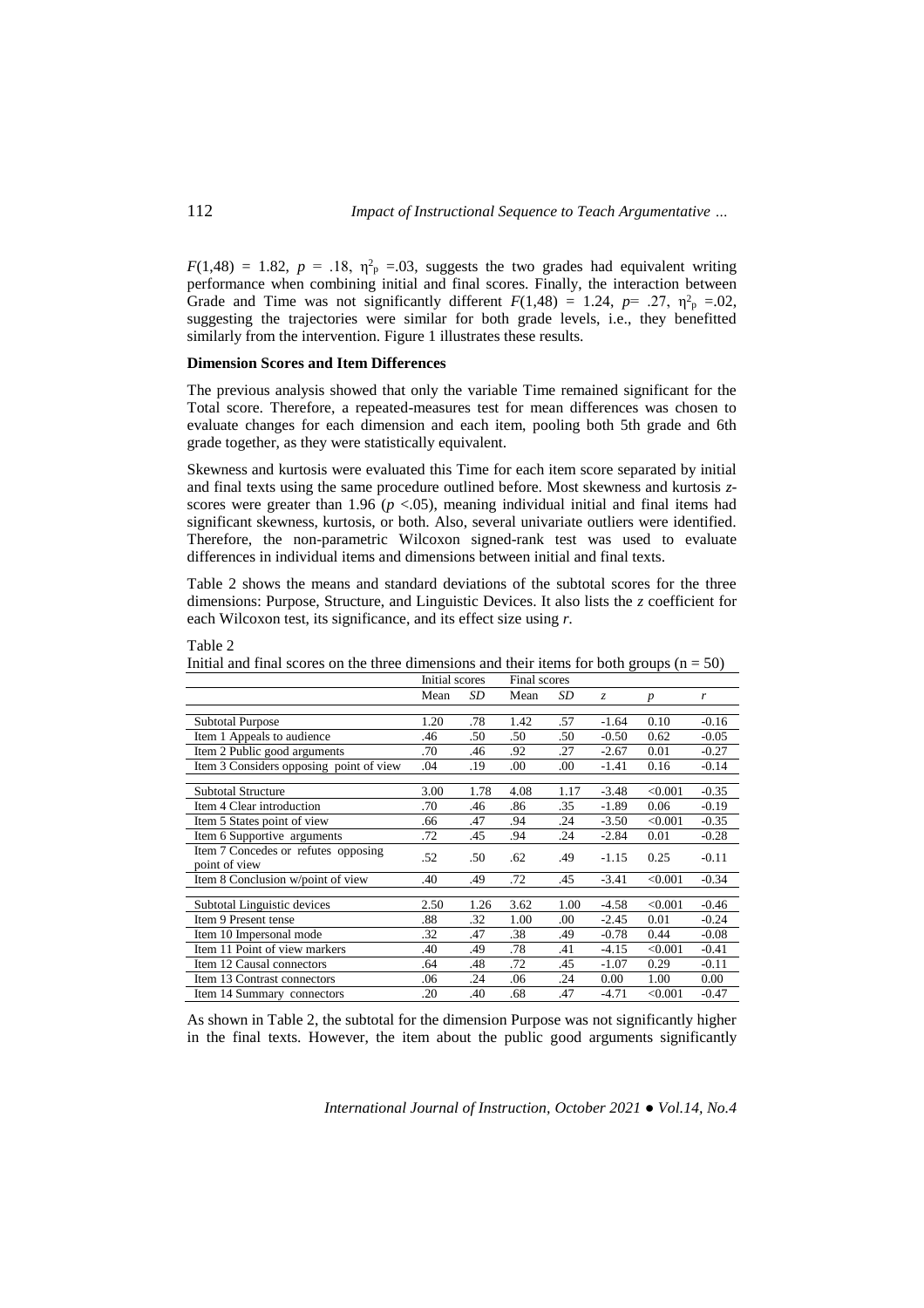improved after the intervention. Remarkably, considering an opposing view decreased after the intervention, but this decline was not statistically significant. Meanwhile, the subtotal for the dimension Structure was, in fact, significantly higher in the final texts. This significant medium-sized difference  $(r = -0.35)$  was likely based on the considerable increase in the following items: children were more able, at the end of the intervention, to express their point of view, support it with specific arguments, and present a conclusion where the point of view was either restated or reformulated. Finally, the subtotal for the dimension Linguistic Devices was also significantly higher after the intervention, and the effect size was medium  $(r = -0.46)$ . The items in this dimension that significantly increased were the use of present tense, point of view markers (such as "I think" or "I believe"), and sequence connectors.

# **DISCUSSION**

This study's objective was to evaluate the impact of an instructional sequence designed to teach genre novice 5th and 6th graders how to write an opinion article. Since most previous studies focused on students with prior explicit knowledge of argumentation, this was an attempt to attend to disadvantaged students' needs in developing countries.

## **Findings and relation to literature**

Inferential statistics on the Total score suggested the intervention significantly improved students' abilities in producing this specific genre, as measured by the initial and final texts. Moreover, this intervention did not have a statistically different effect in both groups: both benefitted equally from the intervention. However, in a more detailed analysis, there was variation in how each of the dimensions improved in the final texts: while the dimension Purpose was not significantly different at the end of the instructional sequence, Structure and Linguistic Devices were (both  $p$ < .001). In other words, students struggled to reveal the communicative purpose of their texts but could use the structural and linguistic elements learned in the workshops. Nonetheless, despite their inexperience with opinion article, the instructional design of using a social language practice from the students' daily life and a text genre as a teaching tool seems to have facilitated improvements in stating public good arguments, expressing their own point of view, offering supportive arguments, using point of view markers, and summary connectors. The design did not help with all dimensions equally: genre novice students still exhibited difficulties using contrast connectors and appealing to their audience even in their final texts.

The specific structural and linguistic improvements suggest that the intervention facilitated the transfer between the argumentation practice and the use of genre-specific linguistic resources. This knowledge acquisition falls in line with the expectations of the socio-discursive interactionism approach for these disadvantaged students. The lack of improvement in learning contrast connectors and appealing to an audience could be related to the complexities specific to argumentative writing (Dolz, 1996; Ferretti et al., 2009), or their lack of experience with this genre, as this was the first time the students were aware of opinion articles. The difficulty with the students' transfer from their dailylife language argumentation skills to the written ones could be related to the demands of writing or the instructional design. Another relevant aspect identified when prompting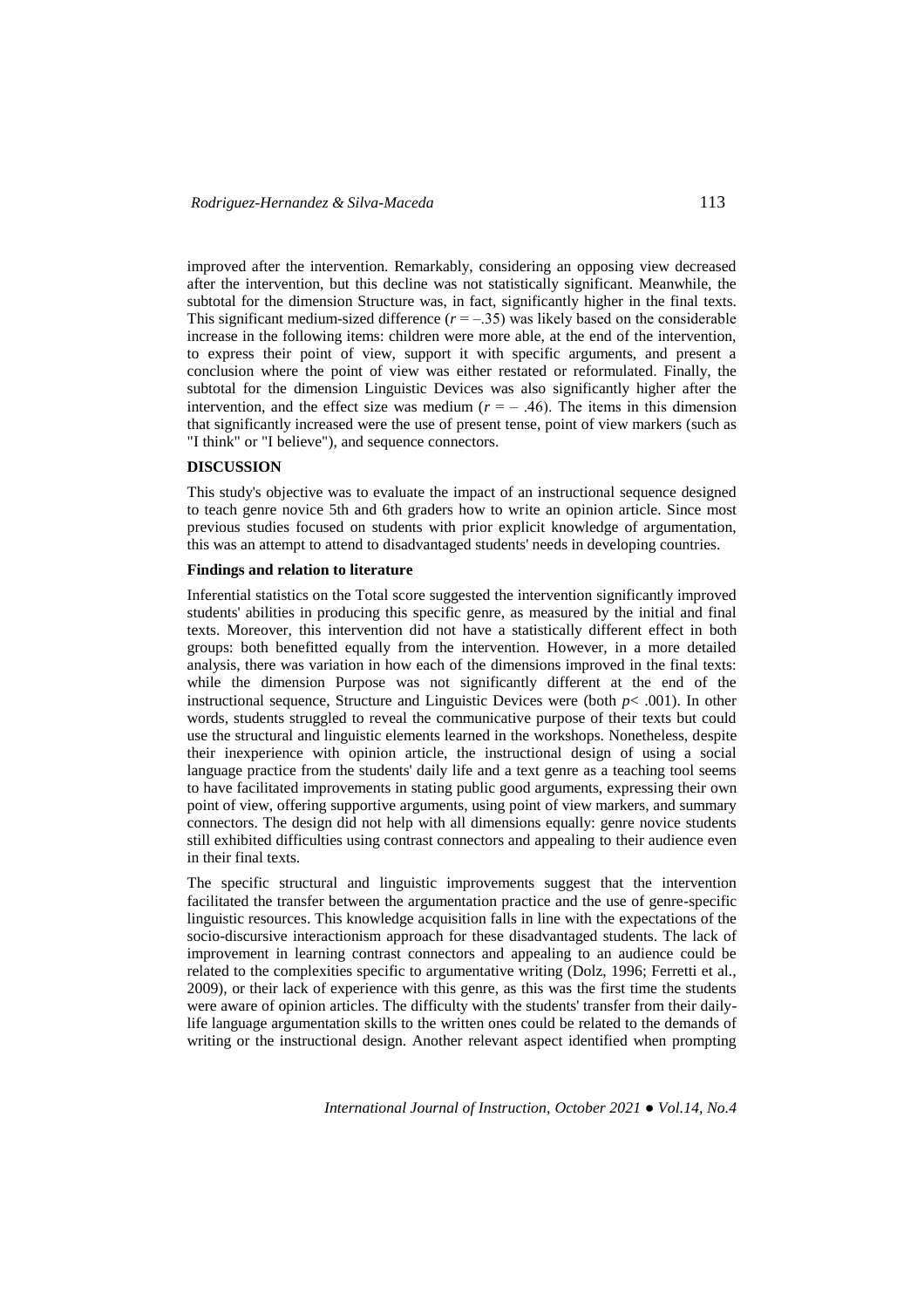for the final text was that none of the students used the initial text for rewriting, despite the intervention teaching the writing process. This difficulty with the writing process could suggest that, for these students, writing means unloading their thoughts on paper without considerations to planning and revising, as perhaps these stages are not part of their writing notions.

Findings of a significant intervention effect are similar to previous intervention studies in upper elementary school children in facilitating the production of argumentative texts (Dolz, 1996; Ferretti et al., 2009; Harris et al., 2019; McKewon et al., 2019; Reznitskaya, Anderson & Kuo, 2007). Although the Harris et al. (2019) and the McKewon et al. (2019) studies worked with disadvantaged students, all of these studies were assumed prior knowledge about argumentative writing, so they are not directly comparable to the present study's results where students lacked exposure to a gradual curricular design from previous grades. Therefore, this study contributes to the body of knowledge in effective teaching of written argumentation in an introductory fashion to a specific student population often overlooked: genre novice disadvantaged children in a developing country. This result was achieved using the sociodiscursive interactionism framework and genre as an instructional strategy, which allowed the creation of feasible learning objectives tailored for genre novice students. Given the importance of argumentative writing for academic success and their future civic life, that genre novice upper elementary grades can benefit from instruction tailored to them is a promising result. The findings also show that marginalized and rural students who had not been exposed to the opinion article could develop their written argumentation skills in Spanish. Moreover, they achieved this despite a double disadvantage: lagging in school performance and the lack of argumentative skills in their schools' curricular design.

## **CONCLUSION**

Considering the brevity of the intervention and the complexity of producing argumentative writing, the results from the present intervention are encouraging for the following findings:

- The instructional design was likely successful in enhancing the quality of opinion articles in genre novice disadvantaged students.
- Genre novice students were able to enhance the structure and linguistic devices after working through this instructional design. They were unable to improve on the purpose of their opinion articles.
- Fifth and sixth graders benefitted equally from the instruction.

These results show how students in rural communities, with no prior exposure to the opinion article, could acquire some basis of argumentative writing to build upon with further instruction.

## **RECOMMENDATIONS**

The study's findings reiterate guidelines already proposed for teaching genre novice writers. One, the selected topic must be controversial, relevant, and accessible, in the sense that children are able to argue from their own experience without needing further information (Newell et al., 2011), like the topic selected in the present study, expanding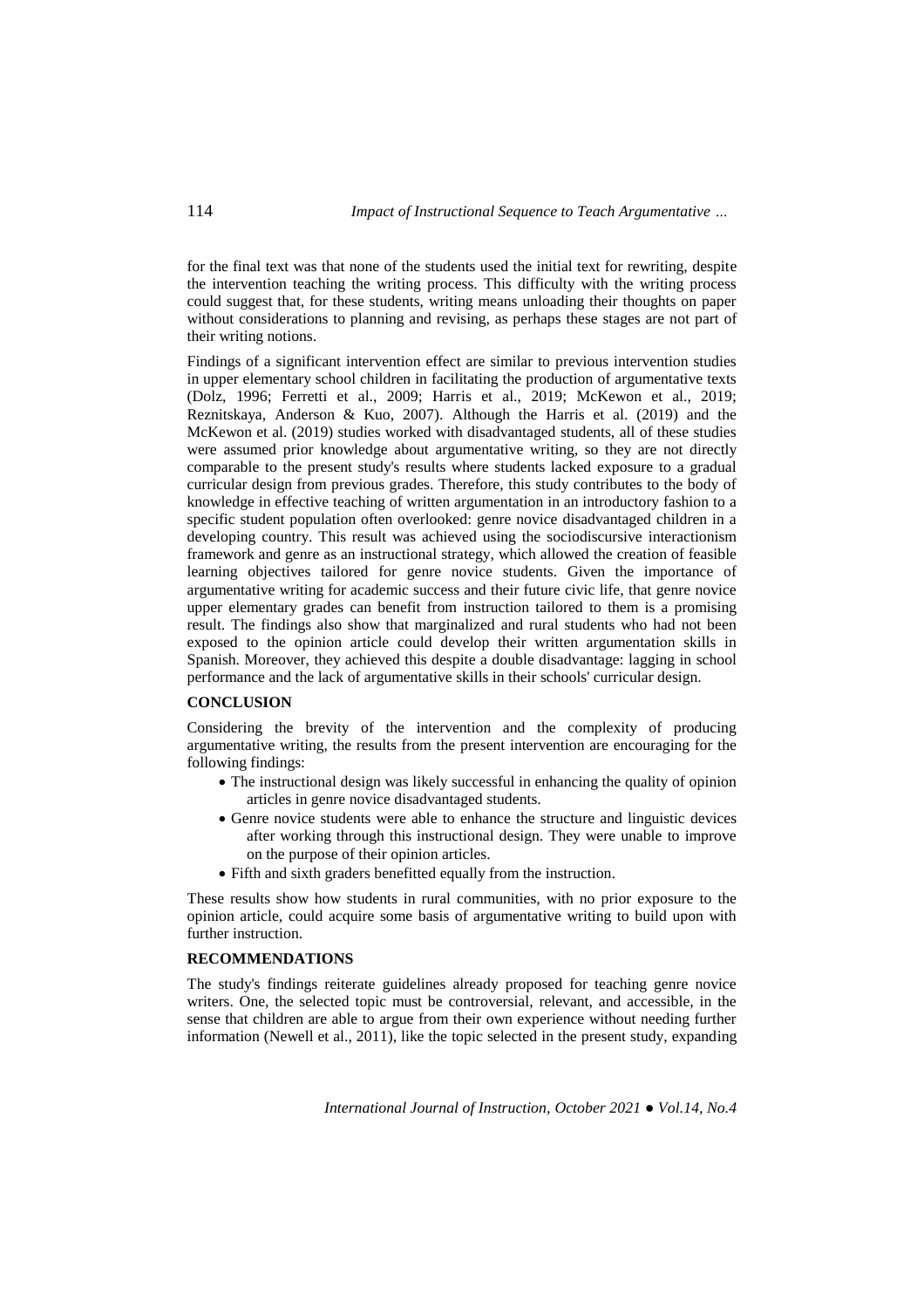recess. Another recommendation is that the argument is included as teaching content since it is necessary to teach students how to argue and defend their perspectives (Dornbrack & Dixon, 2014). Recommendations derived from the present study are: a) to include the explicit teaching of argumentative linguistic devices considering the students' previous knowledge; and b) to achieve the communicative purpose of the opinion article, the audience needs to be a known recipient to whom the students must direct their opinion; and c) to have students build their chosen communicative situations (cases) to argue for their interests and local concerns, similarly to other social models (Joyce & Weil, 2003).

### **LIMITATIONS**

Several methodological characteristics limit the generalizability of these findings. First, the sample size came from one school. Even when this study was designed to be preliminary, future work should include a control group and increase schools' sample size and diversity. Although considered representative of Mexican rural schools, the selected school could differ in other characteristics that could have influenced the degree of effectiveness found. Another methodological consideration is that the topic remained the same for the final texts, so it remains to be seen whether the students can transfer their new skills in the same genre but with a different yet still socially relevant topic.

### **REFERENCES**

Atorresi, A. (2010). *Escritura: un estudio de las habilidades de los estudiantes de América Latina y el Caribe*. Santiago de Chile: Unesco, Oficina de Santiago.

Barton, D. (2007). *Literacy: An introduction to the ecology of written language* (2nd ed.). Malden, MA: Blackwell

Bautista, M., Espinosa, E. & Leal, R. (2019). El aporte de la modelización de un género textual a la enseñanza del españolen la escolaridad primaria. *XI Congreso latinoamericano para el desarrollo de la lectura y escritura (CONLES).* Universidad Peruana Cayetano Heredia. Lima, Perú.

Bazerman, C. (2016). What do sociocultural studies of writing tell us about learning to write? In C. A. MacArthur, S. Graham, & J. Fitzgerald (Eds.), *Handbook of writing research* (2nd ed.), 11–23.

NY: Guilford.

Beach, R., & Doerr-Stevens, C. (2009). Learning argument practices through online role-play: Toward a rhetoric of significance and transformation. *Journal of Adolescent & Adult Literacy, 52*(6), 460–468.

Boyce, W. T., Sokolowski, M. B., & Robinson, G. E. (2012). Toward a new biology of social adversity. *Proceedings of the National Academy of Sciences, 109* (Supplement 2), 17143-17148

Bronckart, J. (2007). *Desarrollo del lenguaje y didáctica de las lenguas*. Buenos Aires: Miño y Dávila.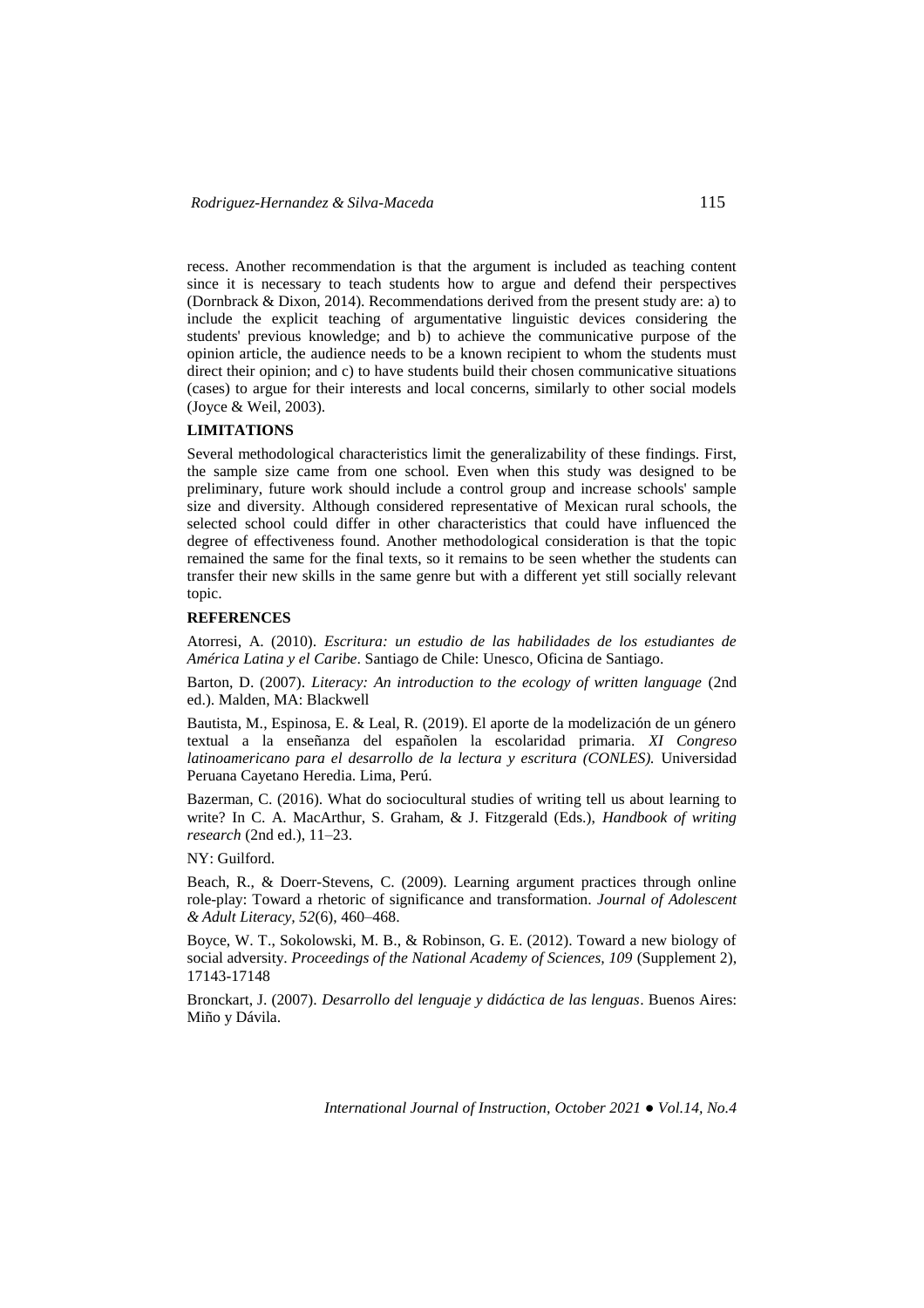Cervantes-Barraza, J., Cabañas-Sánchez, G., & Reid, D. (2019). Complex Argumentation in Elementary School. *PNA: Revista didáctica de la Matemática, 13*(4), 221-246.

Charity, A. H., Scarborough, H. S., & Griffin, D. M. (2004). Familiarity with school English in African American children and its relation to early reading achievement. *Child Development, 75*(5), 1340-1356.

CONAPO (2012). *Indice de Marginación por localidad 2010: Capítulo 2.* [PDF from: http://www.conapo.gob.mx/es/ CONAPO/Indice de Marginacion por Localidad 2010.

Dolz, J. (1996). Learning argumentative capacities. A study of the effects of a systematic and intensive teaching of argumentative discourse in 11-12-year-old children. *Argumentation*, 10(2), 227-251.

Dolz, J., Gagnon, R. & Mosquera, S. (2009). La didáctica de las lenguas: una disciplina en proceso de construcción. *Didáctica. Lengua y literatura*, 21, 117-141.

Dolz, J. & Schneuwly, B. (1997). Géneros y progresión en expresión oral y escrita. Elementos de reflexión a partir de una experiencia realizada en la Suiza francófona. *Textos de didáctica de la lengua y de la literatura*, (11), 77-98.

Dornbrack, J. & Dixon, K. (2014). Towards a more explicit writing pedagogy: the complexity of teaching argumentative writing. *Reading & Writing, 5*(1), 1-8.

Entwisle, D. R., Alexander, K. L., & Olson, L. S. (2005). First grade and educational attainment by age 22: A new story. *American Journal of Sociology, 110*(5), 1458-150

Evagorou, M., Nicolaou, C., & Lymbouridou, C. (2020). Modeling and Argumentation with Elementary School Students. *Canadian Journal of Science, Mathematics and Technology Education, 20*, 58-63.

Ferretti, R.P., Graham, S. (2019). Argumentative writing: theory, assessment, and instruction. *Reading & Writing, 32*(6), 1345–1357.

Ferretti, R. P., Lewis, W. E., & Andrews-Weckerly, S. (2009). Do goals affect the structure of students' argumentative writing strategies? *Journal of Educational Psychology,* 101, 577- 589.

Field, A. (2013). *Discovering statistics using IBM SPSS Statistics*, (4<sup>th</sup> edition). London: Sage.

Glass, G. V., Peckham, P. D., & Sanders, J. R. (1972). Consequences of failure to meet assumptions underlying the fixed effects analyses of variance and covariance. *Review of Educational Research*, *42*(3), 237-288.

Golder, C., & Coirier, P. (1994). Argumentative text writing: Developmental trends. *Discourse processes, 18*(2), 187-210.

Gonzalez, R. (2014). *Habilidades lingüísticas de los estudiantes de primer ingreso a las instituciones de educación superior*. México, Distrito Federal: ANUIES.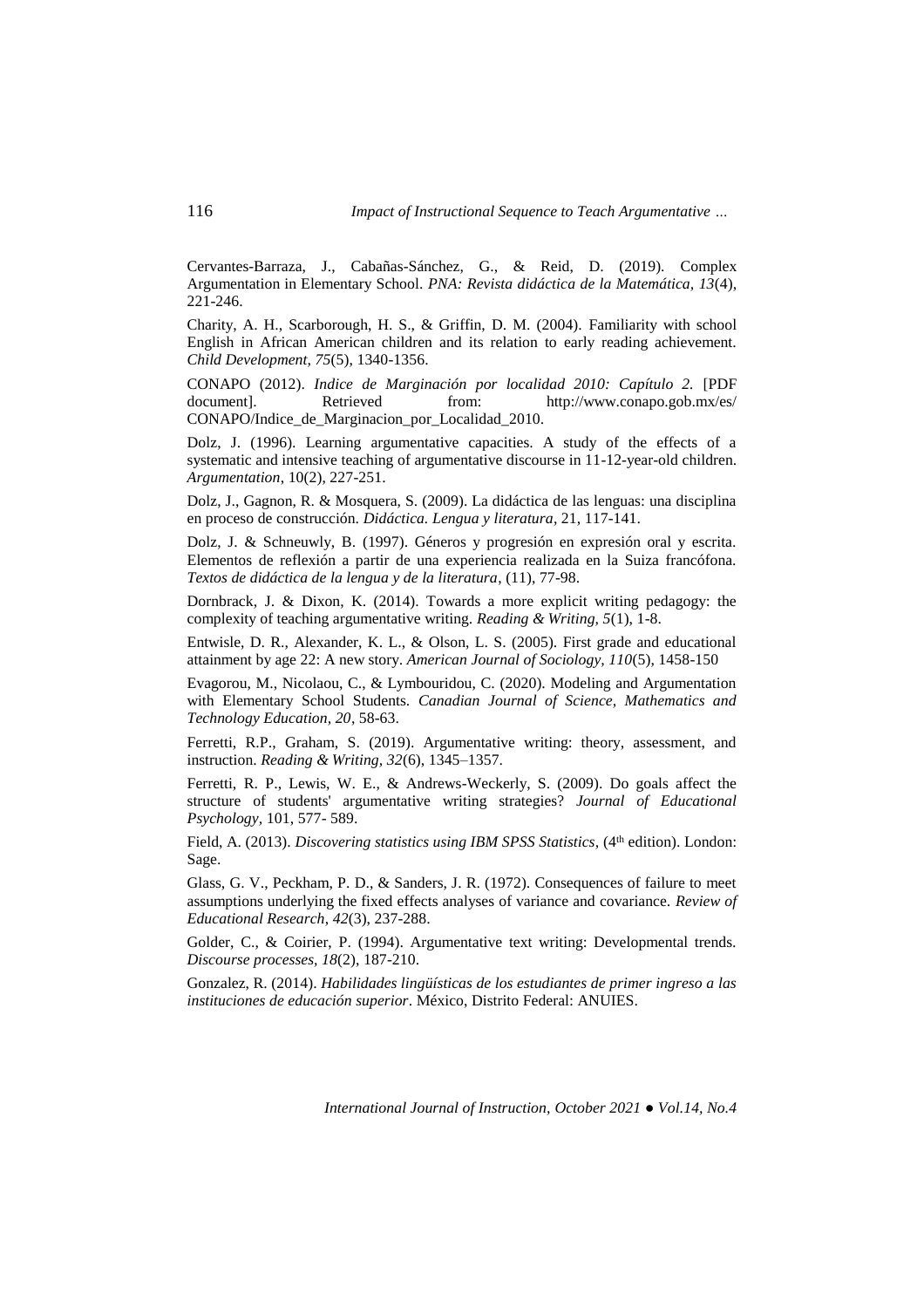Graham, S., Capizzi, A., Harris, K. R., Hebert, M., & Morphy, P. (2014). Teaching writing to middle school students: A national survey. *Reading and Writing, 27*(6), 1015- 1042.

Graham, S., MacArthur, C. A., Schwartz, S., & Page-Voth, V. (1992). Improving learning disabled students' compositions using a strategy involving product and process goal setting. *Exceptional Children, 58*, 322-334.

Graham, S., McKeown, D., Kiuhara, S., & Harris, K. R. (2012). A meta-analysis of writing instruction for students in the elementary grades. *Journal of Educational Psychology, 104*(4), 879.

Graham, S., & Perin, D. (2007). A meta-analysis of writing instruction for adolescent students. *Journal of Educational Psychology, 99*(3), 445.

Han, W. J. (2012). Bilingualism and academic achievement. *Child Development, 83*(1), 300-321.

Harris, K. R., & Graham, S. (2017). Self-regulated strategy development: Theoretical bases, critical instructional elements, and future research. In R. Fidalgo, K. R. Harris, & M. Braaksma (Eds.), *Design principles for teaching effective writing: Theoretical and empirical grounded principles* (119–151). Leiden: Brill.

Harris, K.R., Ray, A., Graham, S., & Houston, J. (2019). Answering the challenge: SRSD instruction for close reading of text to write to persuade with 4th and 5th Grade students experiencing writing difficulties. *Reading & Writing, 32*(6), 1459–1482.

INEE (2017). *Informe de resultados PLANEA 2015. El aprendizaje de los alumnos de sexto de primaria y tercero de secundaria en México. Lenguaje y Comunicación y Matemáticas*. México: INEE.

INEE (2019). Data from: *Lenguaje y comunicación de 6º de primaria* [Language and communication in 6th grade; Dataset]. Digital Repository. Retrieved from https://www.inee.edu.mx/evaluaciones/planea/sexto-primaria-ciclo-2017-2018/

INEGI (2010). *Sistema para la consulta de informacion censal 2010.* [Interactive map]. Retrieved from: http://gaia.inegi.org.mx/scince2/ viewer.html

Joyce, B., & Weil, M. (2003). *Models of teaching*. New Delhi: Prentice-Hall.

Livingstone, S., Haddon, L., Gorzig, A., & Olafsson, K. (2011). *Risks and safety on the internet: The perspective of European children: full findings and policy implications from the EU Kids Online survey of 9-16-year-olds and their parents in 25 countries*. Retrieved from: http://eprints.lse.ac.uk/33731/1/Risks%20and%20safety%20on%20the %20internet(lsero).pdf

MacArthur, C. A., & Graham, S. (2016). Writing research from a cognitive perspective. In C. A. MacArthur, S. Graham, & J. Fitzgerald (Eds.), *Handbook of writing research*  (2nd ed.), 24–40). NY: Guilford.

McKeown, D., FitzPatrick, E., Brown, M., Brindle, M., Owens, J., & Hendrick, R. (2019). Urban teachers' implementation of SRSD for persuasive writing following practice-based professional development: positive effects mediated by compromised fidelity. *Reading & Writing, 32*(6), 1483–1506.